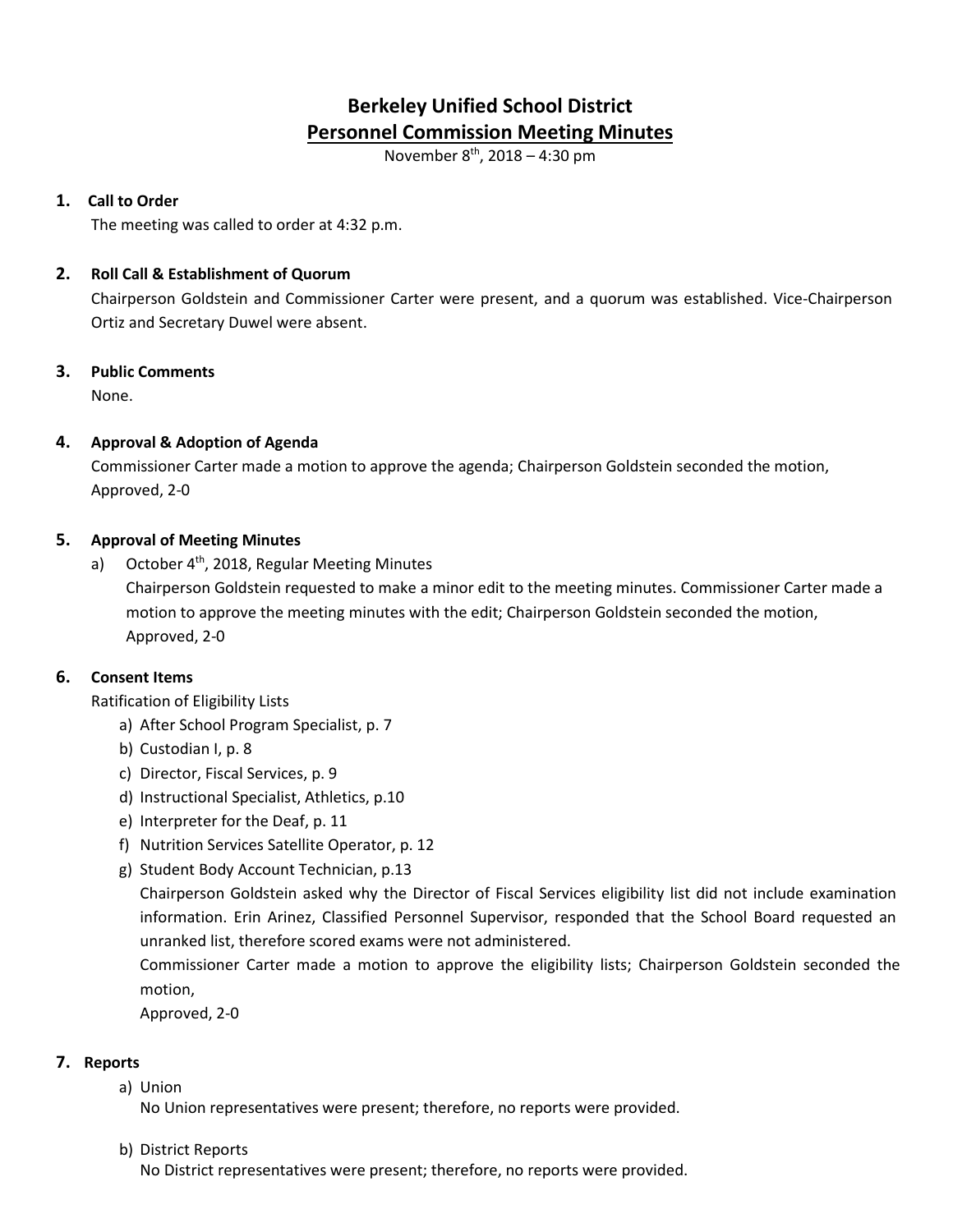## c) Commissioners Reports

Chairperson Goldstein remarked that the Commission wished a speedy recovery for Vice-Chairperson Ortiz. She reported that she attended the teacher and staff Professional Development day sessions on October 8, 2018, and plans to follow up with James Wogan, Student Services Manager. While Chairperson Goldstein praised the first speaker, Dr. Jaiya John, she noted that he did not adequately address the topics required by the training: discrimination, bias, and sexual harassment. She observed that the second speaker, attorney Elizabeth Estes, who discussed the District's UCP complaint procedures, was not consistent across the sessions and presented outdated information. She thanked Mr. Wogan for arranging the training and asserted that additional training would be needed. She suggested that the district consider investing. In an online learning management system for this purpose.

Chairperson Goldstein noted that the 2017 – 2018 Personnel Commission Annual Report reflects a year over year decrease in employee churn, suggesting improved efficiency and better processes, and commended the Personnel Commission staff for this work.

## d) Personnel Director

i. New Hires and Examinations administered in the month of October

Ms. Arinez reviewed examination and staffing information for the month of October. She also said that Commission staff posted winter recess opportunities and winter vacation leave requests. She advised that a large project is underway to implement AB-2160, recently signed into law, to bring the previously contracted Noon Director role into the permanent classified service. She noted that Noon Director positions are being identified throughout the District, and a new class description for this position has been drafted for review at the Nov  $28<sup>th</sup>$  Board meeting and then at the Dec 6<sup>th</sup>, Personnel Commission meeting.

# **8. Conference Items**

a) Request for Reclassification- F. Martinez, Attachment

Ms. Arinez reported that Patty Duwel, Classified Personnel Director, had conducted a desk audit for Francisco Martinez, Admissions Manager, and determined that his duties have materially increased. She recommends reclass to a new job classification entitled Student Admissions Program Manager and has arranged for the duties of this classification to be reviewed at the November 28th Board meeting.

Mr. Martinez advised that he requested a re-classification in 2014, which was denied. He mentioned that the duties dramatically increased because of board policy updates implemented in 2015, as demonstrated by the job analysis, and comparative management position scan he submitted for the Commission's review. Significant shifts in the role include responsibility for development of student enrollment models and multi-year projections which require a high degree of accuracy because other functions, such as HR and BSEP, base budget, staffing and programming investment on this information.

Angela Long, Local 21 Union Representative, indicated Union support for the re-classification and questioned whether the position should remain in the bargaining unit. She noted that the position duties closely match to those of the Director of BSEP.

Chairperson Goldstein asserted that there are substantial differences in scale, scope and complexity between the BSEP Director role and this proposed new classification, such as fiduciary responsibilities to steward public tax revenues. This, and similar responsibilities for bond measure funds, differentiate this role from other Director positions. Chairperson Goldstein said she was unclear on the implications of placing the new pay range above the other Local 21 ranges. Ms. Long suggested that the position should be unrepresented at such a level. Chairperson Goldstein agreed that a review of the classification may be needed.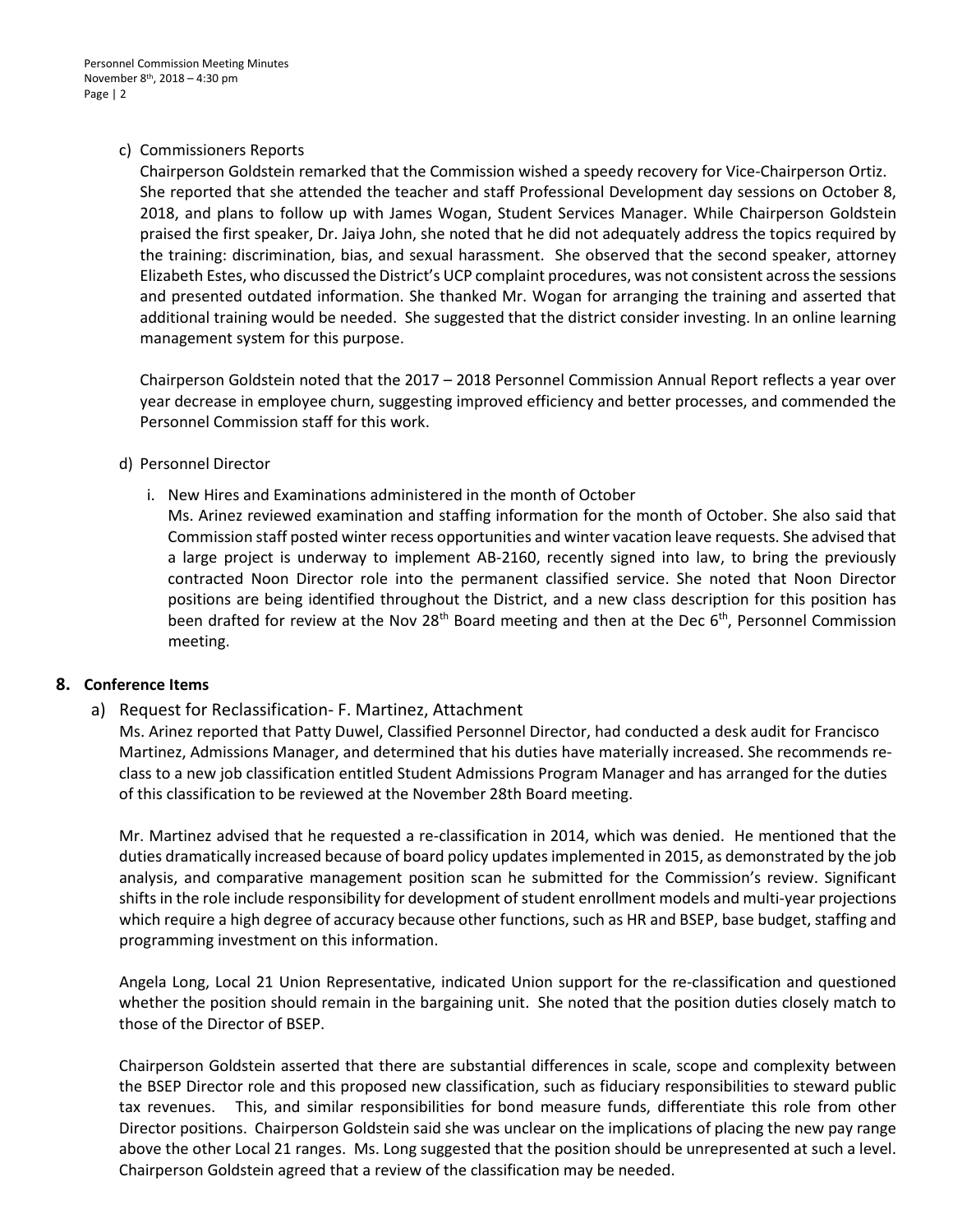Commissioner Carter said that he will rely on Director Duwel's analysis and agrees with her recommendation to reclassify the position.

 Commissioner Carter made a motion to approve the reclassification request for Francisco Martinez; Chairperson Goldstein seconded the motion,

Approved, 2-0

b) Request for Advance Step Placement- A. Herrera

Ms. Arinez advised that when this request was presented at the October Commission meeting more information was requested. Mr. Herrera has since provided a written request and an additional reference letter. She said that Director Duwel has recommended an advanced salary placement at step 2 based on the documentation that Mr. Herrera provided. Commissioner Carter said he would abstain from deciding until he can review a rubric that can justify an advanced salary step placement, demonstrating the added value the employee's experience or skill set provides over and above the minimum qualifications.

Chairperson Goldstein asked that Commission staff work with individuals who request advanced step placement requests to provide concrete information that reflects their qualifications that are above those described in the classification description. She noted that Director Duwel might have done so, but was not present to confirm this. She said that the new Behavioral Intervention Specialist position might be an option for this candidate in the future if his skills and qualifications so warranted.

Chairperson Goldstein made a motion to abey this request until an explanation of how the recommendation was formulated can be provided; Commissioner Carter seconded the motion, Approved, 2-0

## c) 2017-2018 Annual Report, *Second Reading and Approval*

Chairperson Goldstein asked about the meaning of the two different transaction numbers in the layoff section of the report. Ms. Arinez advised that they represented a gross count of 11 positions laid off and a net total of 4 actual layoffs after employees were re-deployed to other vacant positions. Chairperson Goldstein suggested editing the section to reflect the net count.

Chairperson Goldstein made a motion to approve the 2017-2018 Annual Report; Commissioner Carter seconded the motion Approved, 2-0

- d) Request to Extend Eligibility List- School Administrative Assistant III and;
- e) Request to Extend Eligibility List- Lead Maintenance Engineer

Ms. Arinez reported that candidates on the School Administrative Assistant III and the Lead Maintenance Engineer list submitted requests to extend the respective lists for a year and that Director Duwel supported the extensions.

Commissioner Carter made a motion to approve extending eligibility lists d and e for one year; Chairperson Goldstein seconded the motion,

Approved, 2-0

## **9. Discussion Items**

a) 2019 CSPCA Annual Conference

Ms. Arinez advised that registration for the annual conference is now open and that she will contact the Commissioners to determine who plans to attend.